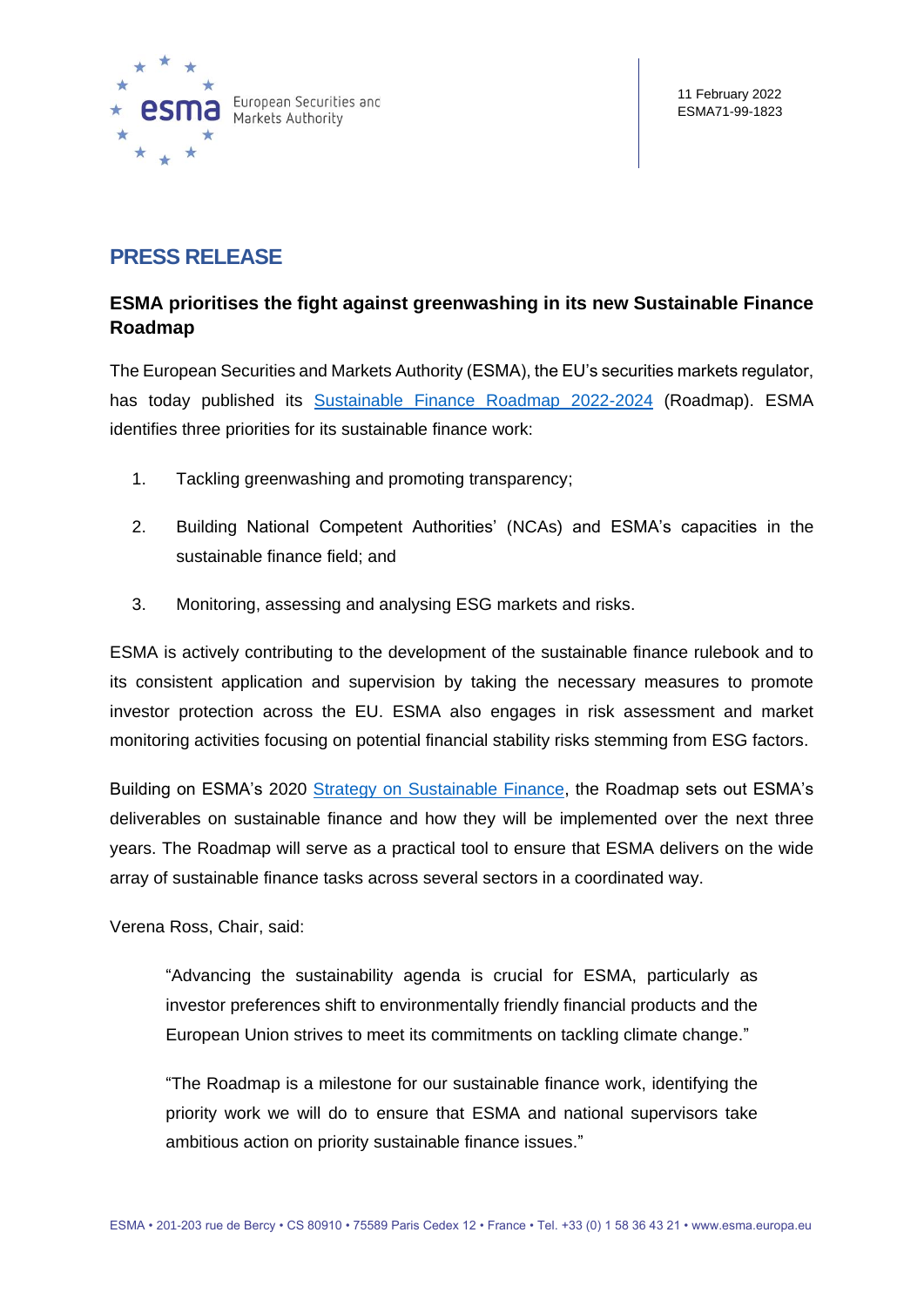

"I am confident that ESMA's actions will play a key role in contributing to the European Green Deal and in protecting European investors on this journey."

## **Roadmap Priorities**

The Roadmap sets [three priorities](https://www.esma.europa.eu/sites/default/files/library/esma71-99-1847_esma_sustainable_finance_roadmap_priorities.pdf) for ESMA's sustainable finance activities in the period from 2022 to 2024:

**Tackling greenwashing and promoting transparency**: the combination of growing demand for ESG investments and rapidly evolving markets creates room for greenwashing. Greenwashing is a complex and multifaceted issue which takes various forms, has different causes and has potential to detrimentally impact investors looking to make sustainable investments. Investigating this issue, defining its fundamental features and addressing it with coordinated action across multiple sectors, finding common solutions across the EU, will be key to safeguarding investors;

**Building NCAs' and ESMA's capacities**: the growing importance of sustainable finance requires NCAs and ESMA to further develop skills beyond their traditional areas of focus to understand and address the supervisory implications of new regulation and of novel market practices in this area. ESMA will help build its, and NCAs', capacity on sustainable finance through a multi-year training programme and through facilitating the active sharing of supervisory experiences among NCAs. These efforts will also contribute to creating effective and consistent supervision in the area of sustainable finance;

**Monitoring, assessing and analysing ESG markets and risks**: the objective is to identify emerging trends, risks and vulnerabilities that can have a high impact on investor protection and on financial markets stability. ESMA will leverage on its data-analysis capabilities to support its, and NCAs', supervisory work and to promote a convergent approach among NCAs. ESMA will undertake specific activities such as climate scenario analysis for investment funds, CCP stress testing and the establishment of common methodologies for climate-related risk analysis together with other public bodies.

ESMA will address its three priorities with a comprehensive list [of actions](https://www.esma.europa.eu/sites/default/files/library/esma71-99-1848_esma_sustainable_finance_roadmap_areas_of_focus.pdf) across the following sectors: investment management, investment services, issuers' disclosure and governance, benchmarks, credit and ESG ratings, trading and post-trading and financial innovation. Several of these actions will also contribute to fulfilling the European Commission's 2021 [Renewed](https://ec.europa.eu/info/publications/210706-sustainable-finance-strategy_en)  [Sustainable Finance Strategy.](https://ec.europa.eu/info/publications/210706-sustainable-finance-strategy_en)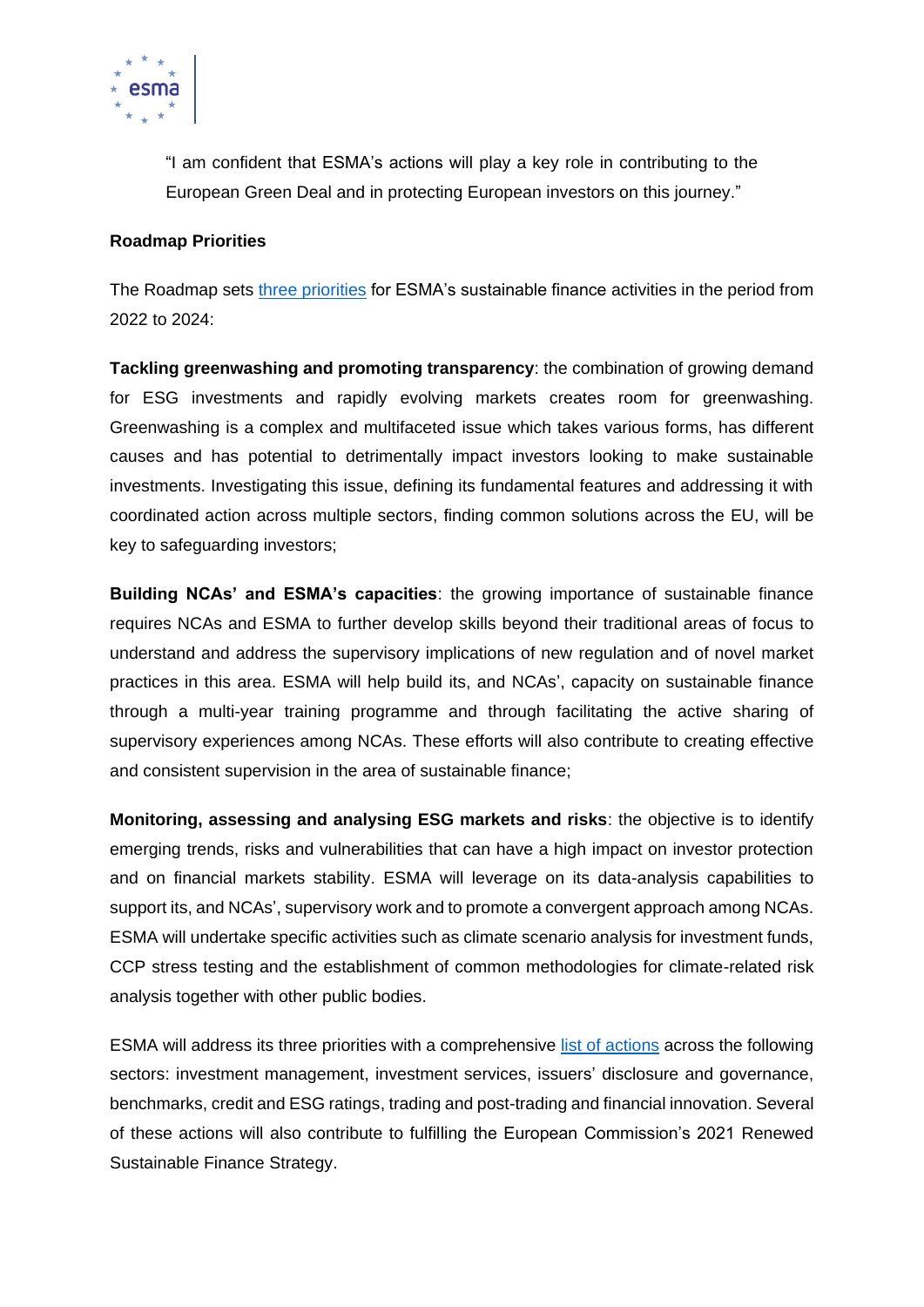

Click [here](https://www.esma.europa.eu/sustainable-finance-roadmap-2022-2024) for more information.

### **Next steps**

ESMA has already embarked on the first Roadmap activities to ensure it can deliver on its ambitious plans. It will shortly launch a call for stakeholder candidates to join a new Consultative Working Group supporting ESMA's Coordination Network on Sustainability.

ESMA will keep the Roadmap, including the identified priorities and the sectors of focus, under review during the entire implementation period of 2022 to 2024. This will ensure that it continues to address the most significant challenges related to ESMA's sustainable finance mandate, as this important field continues to evolve.